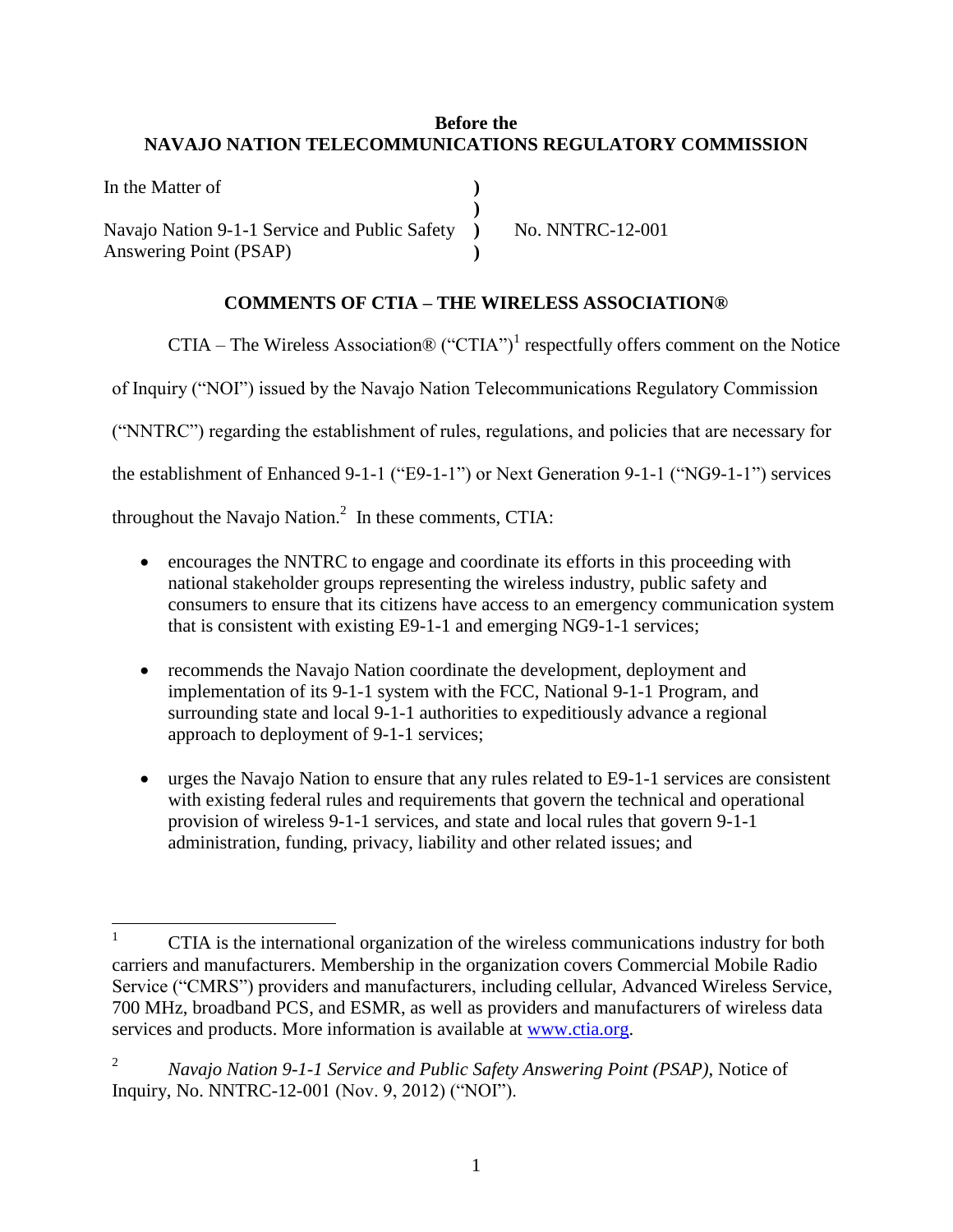suggests that the NNTRC pursue reasonable and viable funding mechanisms for PSAP operations.

CTIA applauds the NNTRC for initiating a process to develop and implement a 9-1-1 emergency communication system as an essential public safety tool for the Navajo Nation. The Navajo Nation has properly embarked on a thoughtful and reasonable process to develop and implement 9-1-1 emergency communications for its citizens. CTIA and its member companies have been technical and policy leaders in the development of 9-1-1, E9-1-1 and NG9-1-1 services. CTIA's member companies have supported the development of these technologies and policies by actively engaging with technical standards organizations and policymakers at all levels of government. The wireless industry also has dedicated substantial resources toward upgrading and maintaining wireless network infrastructure to support 9-1-1 emergency communications, and developed technologies that enable wireless consumers to reach emergency services when they need it most.

CTIA and its member companies stand ready to provide assistance and guidance to the NNTRC as it undertakes this critical upgrade of communications functionality. In these Comments, CTIA provides the NNTRC with information on resources that have proven invaluable to the wireless industry's deployment of E9-1-1 and development of NG9-1-1 technology. The Navajo Nation can ensure an efficient and effective rollout of 9-1-1 services by relying upon the ample technical and operational resources already supporting 9-1-1 systems throughout the United States.

CTIA encourages the NNTRC to engage and coordinate its efforts in this proceeding with national stakeholder groups representing the wireless industry, public safety and consumers to ensure that its citizens have access to an emergency communication system that is consistent

2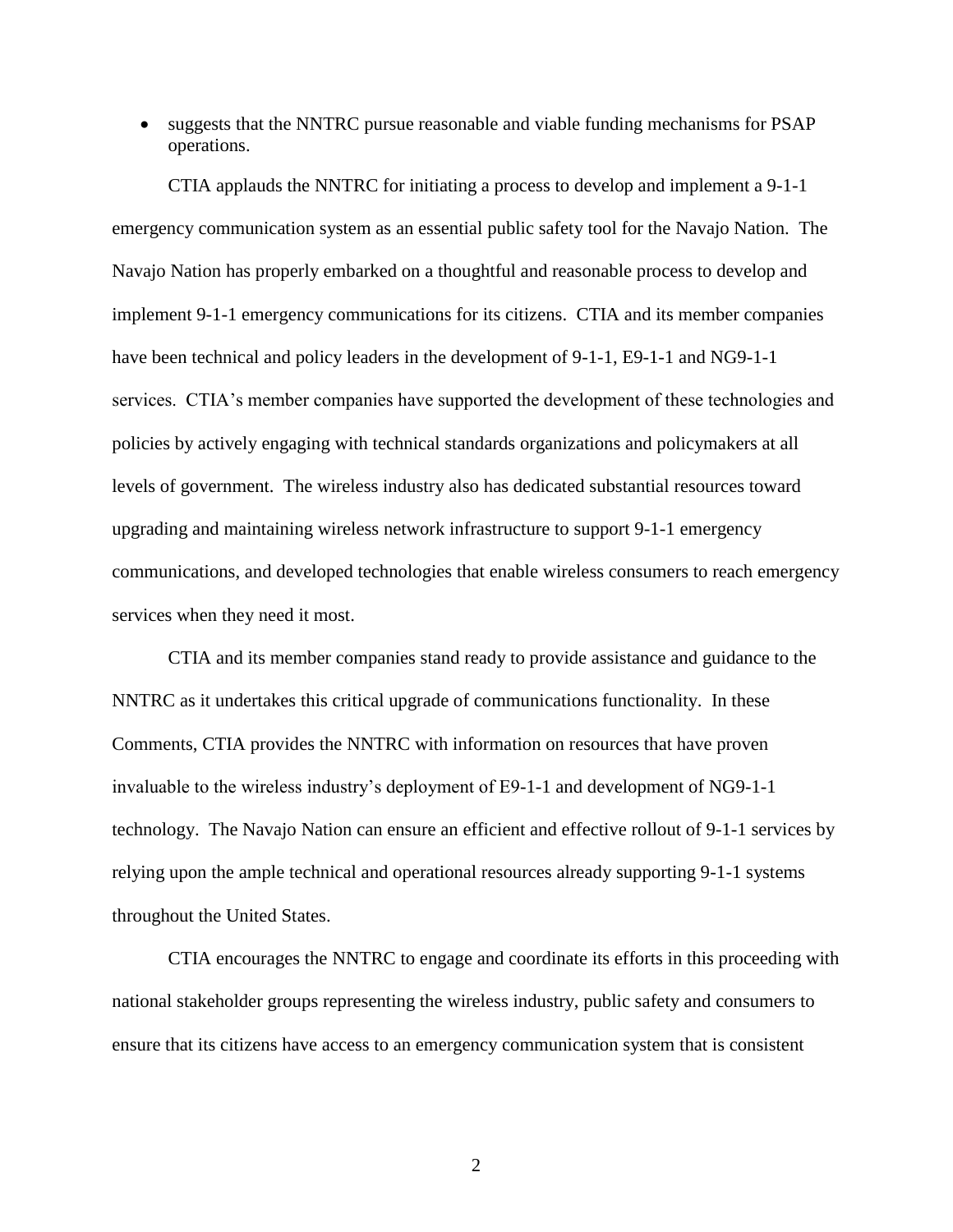with existing 9-1-1 services.<sup>3</sup> Extensive stakeholder efforts already have ensured the consistent implementation of wireless E9-1-1 services, standards, operations, and policies throughout the U.S.<sup>4</sup> For example, the Navajo Nation should utilize recognized standards for 9-1-1 technologies and operations available from NENA, the Alliance for Telecommunications Industry Solutions ("ATIS"), the Telecommunications Industry Association ("TIA"), and the Third Generation Partnership Project ("3GPP"), and other relevant groups.<sup>5</sup>

CTIA also suggests that the Navajo Nation coordinate the development, deployment and implementation of its 9-1-1 system with the FCC, National 9-1-1 Program, and surrounding state and local 9-1-1 authorities. CTIA and its member companies have found that a regional approach to deployment of 9-1-1 services can help expedite the availability of a consistent E9-1-1 system. A regional approach can also help minimize the cost to the citizens of the Navajo Nation and reduce public confusion regarding 9-1-1 service availability.<sup>6</sup>

These entities can provide the Navajo Nation with valuable resources that will enable the NNTRC to more quickly establish a 9-1-1 system that is technologically and operationally

 $\overline{a}$ 

<sup>4</sup> A number of federal, state and local government authorities have been engaged in the development and implementation of 9-1-1 services and offer educational and financial resources for 9-1-1 authorities. *See e.g.*, the National 9-1-1 Program, *at* <http://www.911.gov/> (last visited Dec. 26, 2012); FCC Public Safety and Homeland Security Bureau, *at* <http://www.fcc.gov/topic/9-1-1-and-e-9-1-1> (last visited Dec. 26, 2012); National Association of State 911 Administrators ("NASNA"), *at* [www.nasna911.org](http://www.nasna911.org/) (last visited Dec. 26, 2012).

<sup>3</sup> *See e.g.* National Emergency Number Association ("NENA"), *at* [www.nena.org](http://www.nena.org/) (last visited Dec. 26, 2012) *and* APCO International, *at* [www.apco911.org](http://www.apco911.org/) (last visited Dec. 26, 2012).

<sup>5</sup> *See* NENA, *at* [http://www.nena.org;](http://www.nena.org/) Alliance for Telecommunications Industry Solutions, *at* [http://atis.org;](http://atis.org/) Telecommunications Industry Association, *at* [http://www.tiaonline.org/;](http://www.tiaonline.org/) Third Generation Partnership Project, *at* [http://www.3gpp.org/.](http://www.3gpp.org/)

<sup>6</sup> *See, e.g.*, Reply Comments of CTIA – The Wireless Association®, FCC PCS Docket No. 11-153, at 25-27 (2012).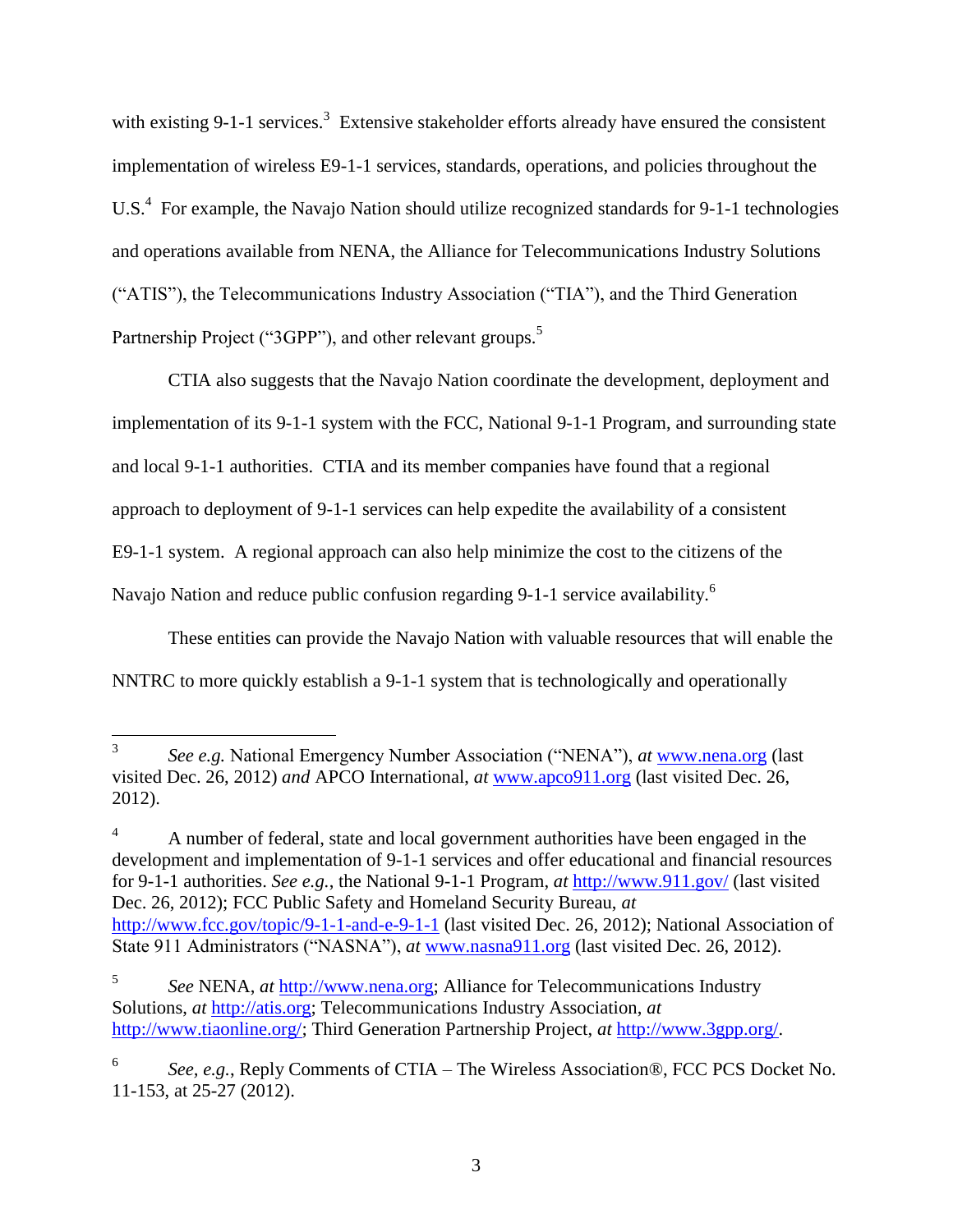consistent with surrounding 9-1-1 systems. This foundation also can help lay the groundwork for the Navajo Nation's adoption of NG9-1-1 services. Similar procedures and policy work are already underway to develop and deploy an NG9-1-1 emergency communications system.<sup>7</sup>

In response to the specific questions raised in the NOI, CTIA respectfully offers the following guidance regarding the rules the NNTRC may adopt to govern its 9-1-1 system. First, the Navajo Nation should ensure that any rules related to E9-1-1 services are consistent with existing federal rules and requirements that govern the technical and operational provision of wireless 9-1-1 services, such as location accuracy, privacy and the procedures for requesting 9-1-1 services from CMRS providers. NNTRC should also consider state and local rules that govern 9-1-1 administration, funding, privacy and other related issues to ensure a 9-1-1 system that is consistent with surrounding  $9-1-1$  authorities.<sup>8</sup> Second, the NNTRC should not prematurely develop rules for NG9-1-1 that are the subject of ongoing federal proceedings.<sup>9</sup> Finally, the Navajo Nation should ensure its rules address liability protection for all entities involved in the support of a 9-1-1 emergency communications system, including service providers, PSAPs and other related entities.<sup>10</sup> Consistent with other "good Samaritan" laws,

 $\overline{a}$ 

<sup>7</sup> *See Framework for Next Generation 911 Deployment*, FCC PS Docket No. 10-255, Notice of Inquiry, 25 FCC Rcd 17869 (Dec. 21, 2010); *Facilitating the Deployment of Text-to-911 and Other Next Generation 911 Applications, Framework for Next Generation 911 Deployment*, FCC PS Docket No.11-153, Notice of Proposed Rulemaking, 26 FCC Rcd 13615 (Sept. 22, 2011).

<sup>8</sup> *See e.g.* 9-1-1 Legislation Tracking Database, National Conference of State Legislatures ("NCSL"),<http://www.ncsl.org/issues-research/telecom/911-database-overview.aspx> (last visited Dec. 26, 2012).

<sup>9</sup> *See* FCC PS Docket Nos. 10-255, 11-153 and 12-333.

<sup>&</sup>lt;sup>10</sup> The Commission's pending NG9-1-1 proceedings are also exploring these issues in the NG9-1-1 context. *See Public Safety and Homeland Security Bureau Seeks Comment on the Legal and Statutory Framework for Next Generation 9-1-1 Services Pursuant to the Next*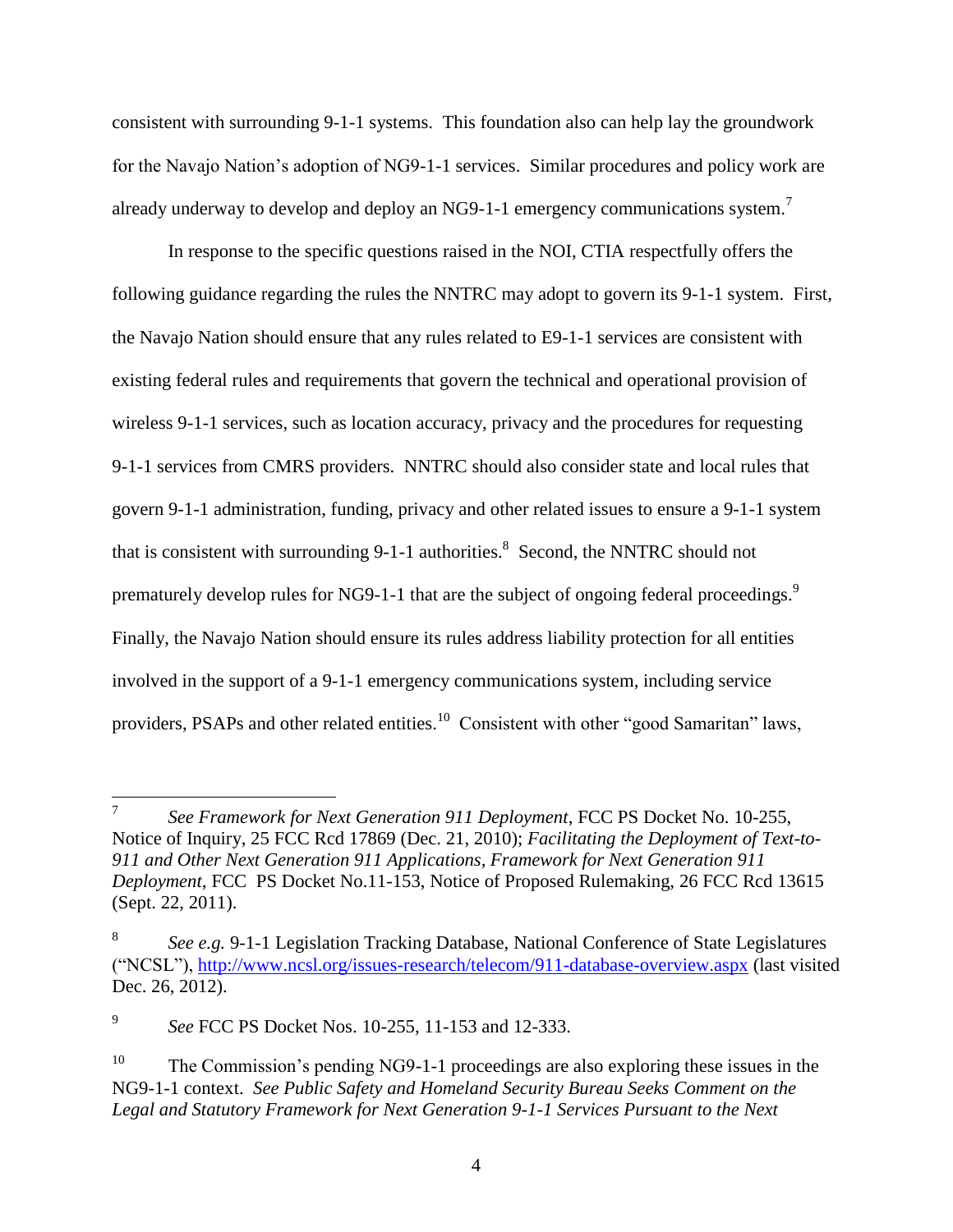liability protection will be important to encourage participation in the Navajo Nation's 9-1-1 system without unnecessary risk. This will help promote a more rapid and comprehensive rollout of 9-1-1 services to the Navajo Nation's citizens.

As the NNTRC correctly observed in the NOI, a PSAP is an essential component of a successful 9-1-1 system.<sup>11</sup> Given that the development and maintenance of a PSAP will require significant financial resources, the Navajo Nation should carefully consider funding options that will support an efficient PSAP operation. The NNTRC should pursue reasonable and viable funding mechanisms for PSAP operations. First, the NNTRC should consider available grants or appropriations from federal, state, and/or local government authorities, and take advantage of all reasonable grants available to it.<sup>12</sup> The NOI also contemplates the implementation of an E9-1-1  $\text{tax.}^{13}$  To the extent that the Navajo Nation has the authority to impose a fee or collect a tax to obtain additional PSAP funding, the Navajo Nation should ensure that any revenue gained from an E9-1-1 tax be dedicated only to supporting the E911 communications system at the PSAP, rather than more general PSAP operations. The Navajo Nation should also carefully consider the impact that such a fee may have on its citizens. CTIA suggests that any fee or surcharge to support a 9-1-1 emergency communications system should be reasonable and used only for 9-1-1 purposes consistent with Federal law that conditions federal 9-1-1 funds on appropriate use of collected 9-1-1 fees or surcharges.

<sup>11</sup> NOI at ¶ 17.

 $\overline{a}$ 

<sup>12</sup> For example, the National 911 Program has previously offered states more than \$40 million in grants to help PSAPs implement next-generation technologies. <http://www.911.gov/grants.html> (last visited Dec. 26, 2012).

<sup>13</sup> *Id.* at  $\P$  21.

*Generation 9-1-1 Advancement Act of 2012*, Public Notice, FCC PS Docket No. 12-333 (Nov. 13, 2012).